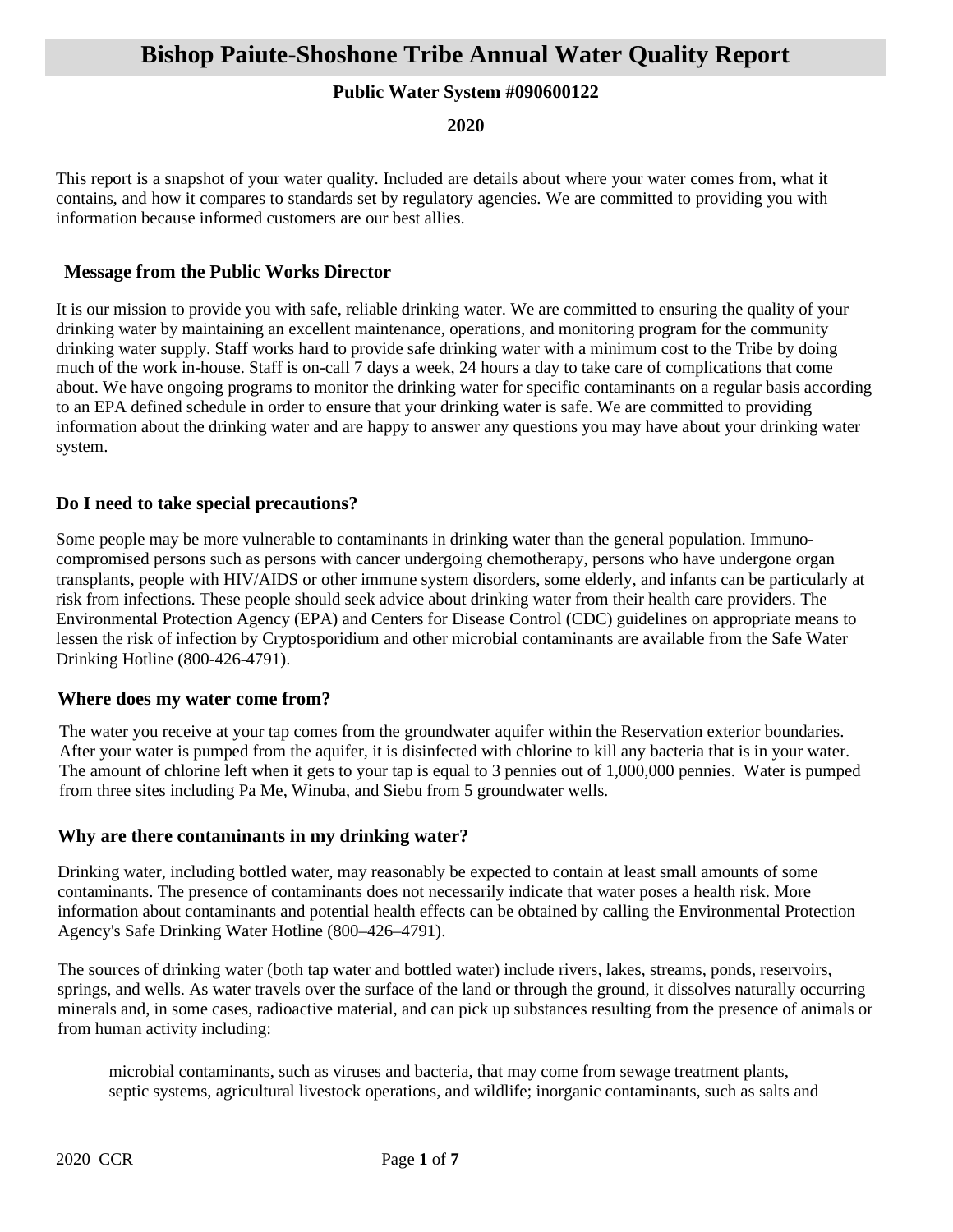metals, which can be naturally occurring or result from urban stormwater runoff, industrial, or domestic wastewater discharges, oil and gas production, mining, or farming; pesticides and herbicides, which may come from a variety of sources such as agriculture, urban stormwater runoff, and residential uses; organic chemical contaminants, including synthetic and volatile organic chemicals, which are byproducts of industrial processes and petroleum production, and can also come from gas stations, urban stormwater runoff, and septic systems; and radioactive contaminants, which can be naturally occurring or be the result of oil and gas production and mining activities.

In order to ensure that tap water is safe to drink, EPA prescribes regulations that limit the amount of certain contaminants in water provided by public water systems. Food and Drug Administration (FDA) regulations establish limits for contaminants in bottled water which must provide the same protection for public health.

## **Other Information**

#### **Bishop Public Works Emergency Call List**

In the event of a residential area water leak or wastewater problem (outside of the home) the on-call operator can be notified by phone or through the administrative office. Any tribal member or Tribal Police who may see a major problem during normal working hours should call the Public Works Department (Monday-Friday 8:00AM to 5:00PM). On weekends and holidays, you may call the Public Works Department office and let it ring through to a cell phone.

Public Works - Utilities office 760-873-6638 Peter Bernasconi, PE Public Works Department Director, Mobile Phone 760-920-7109 Garrett Bryan, Office Technician, Phone 760-873-6638 Dan Stone, Water Operator II, Mobile Phone 760-937-1289 Chase Witman, Water Operator I, Mobile Phone 760-920-2457

For interior residential home plumbing problems, contact Community Development Department (CDD) CDD Office Phone 760-872-4356 or Tennille Torres, Housing Management Officer 760-872-4356 ext.2340

#### **Water Conservation Tips**

Did you know that the average U.S. household uses approximately 400 gallons of water per day or 100 gallons per person per day? Locally our community uses over 900 GPD in the summer and 600 GPD in the winter. Luckily, there are many low-cost and no-cost ways to conserve water. Small changes can make a big difference – try one today and soon it will become second nature.

- Take short showers a 5-minute shower uses 4 to 5 gallons of water compared to up to 50 gallons for a bath.
- Shut off water while brushing your teeth, washing your hair, and shaving and save up to 500 gallons a month.
- Use a water-efficient showerhead. They are inexpensive, easy to install, and can save you up to 750 gallons a month.
- Run your clothes washer and dishwasher only when they are full. You can save up to 1,000 gallons a month.
- Water plants only when necessary.
- Fix leaky toilets and faucets. Faucet washers are inexpensive and take only a few minutes to replace. To check your toilet for a leak, place a few drops of food coloring in the tank and wait. If it seeps into the toilet bowl without flushing, you have a leak. Fixing it or replacing it with a new, more efficient model can save up to 1,000 gallons a month.
- Adjust sprinklers so only your lawn is watered. Apply water only as fast as the soil can absorb it and during the cooler parts of the day to reduce evaporation.
- Teach your kids about water conservation to ensure a future generation that uses water wisely. Make it a family effort to reduce water use.
- Sometimes community members wonder, why conserve water when there has been a heavy winter? Water conservation and alternating irrigation days helps to reduce the treatment cost, reduce electrical cost, and reduce wear on the pumps and motors of the system. Alternating irrigation days helps to level out the water demand to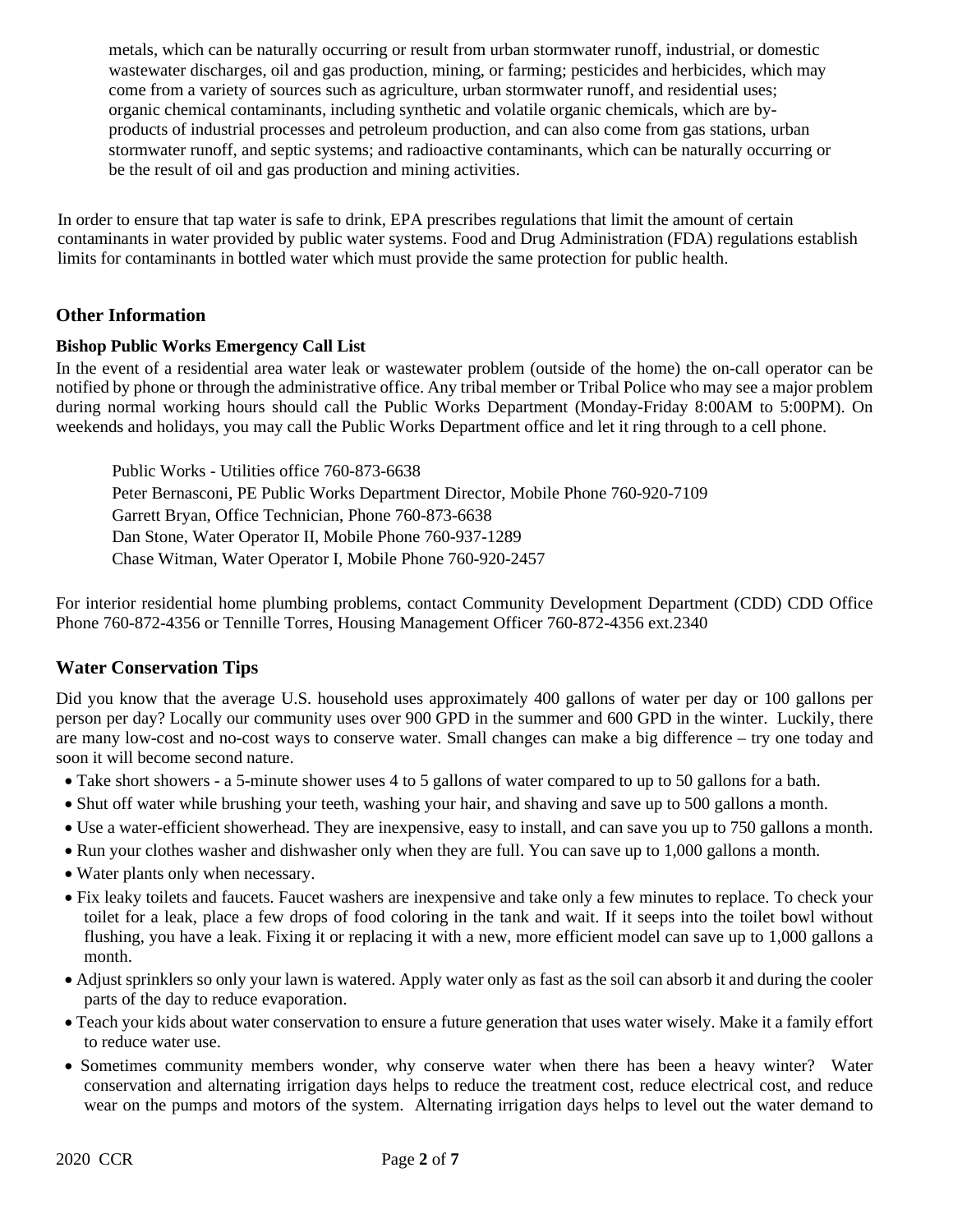keep the storage tanks within operational limits and maintain water storage reserves for fire flows and other emergencies such as having no power for two or three days.

• Visit www.epa.gov/watersense for more information.

### **Cross Connection Control Survey**

The purpose of this survey is to determine whether a cross-connection may exist at your home or business. A cross connection is an unprotected or improper connection to a public water distribution system that may cause contamination or pollution to enter the system. We are responsible for enforcing cross-connection control regulations and ensuring that no contaminants can, under any flow conditions, enter the distribution system. If you have any of the devices listed below, please contact us so that we can discuss the issue, and if needed, survey your connection, and assist you in isolating it if that is necessary.

- Boiler/ Radiant heater (water heaters not included)
- Fire Sprinkler system
- On –site treatment plant with automatic backflushing
- Underground lawn sprinkler system
- Pool or hot tub (whirlpool tubs not included)
- Additional source $(s)$  of water on the property
- Decorative pond
- Watering trough

#### **Source Water Protection Tips**

Protection of drinking water is everyone's responsibility. You can help protect your community's drinking water source in several ways:

- Eliminate excess use of lawn and garden fertilizers and pesticides they contain hazardous chemicals that can reach your drinking water source.
- Pick up after your pets.
- For those few homes that still have their own septic system, properly maintain your system to reduce leaching to water sources or consider connecting to a public water system. Contact the Public Works Department and we can assist with the evaluation of sewer connection options. Our groundwater is about 5 feet deep and subject to pollution from septic systems.
- Dispose of chemicals properly; take used motor oil to a recycling center.
- Volunteer in the community to protect the watershed. The public Works Department (PWD) or Environmental Management Organization (EMO). Use EPA's Adopt Your Watershed to locate groups in your community or visit the Watershed Information Network's How to Start a Watershed Team.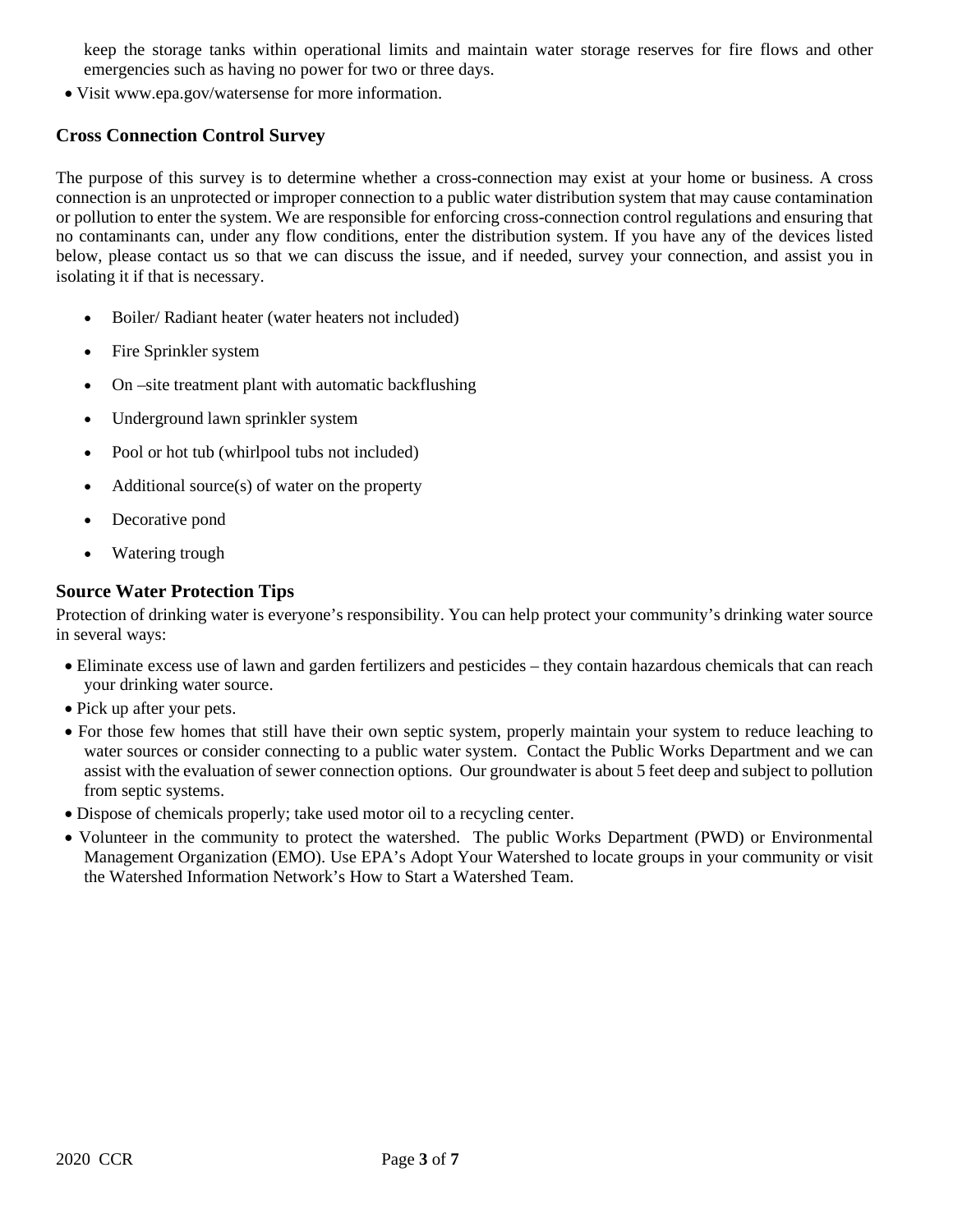# WATER QUALITY TABLE

The table below lists all of the drinking water contaminants detected during the calendar year of this report. The presence of contaminants in the water does not necessarily indicate that the water poses a health risk. Unless otherwise noted, the data presented in this table is from testing done in the calendar year of the report. The EPA or the State requires monitoring for certain contaminants less than once per year because the concentrations of these contaminants do not change frequently.

| <b>Contaminants</b>  | <b>MRDLG</b> MRDL |                | Your<br>Water | Range<br>Low High |      | Sample<br>Date | <b>MRDL</b><br><b>Exceeded</b> | <b>Typical Source</b>            |
|----------------------|-------------------|----------------|---------------|-------------------|------|----------------|--------------------------------|----------------------------------|
| <b>Disinfectants</b> |                   |                |               |                   |      |                |                                |                                  |
| Chlorine             | 4                 | $\overline{4}$ | 0.1783        | 0.04              | 0.35 | 2020           | No                             | Drinking water additive used for |
| Units: ppm           |                   |                |               |                   |      |                |                                | disinfection                     |

| Contaminants | <b>MCLG</b> | <b>MCL</b> | Your<br>Water | Range<br>$Low$   High | <b>Sample</b><br><b>Date</b> | <b>Violation</b> | <b>Typical Source</b> |
|--------------|-------------|------------|---------------|-----------------------|------------------------------|------------------|-----------------------|
|              |             |            |               |                       |                              |                  |                       |

**Inorganic Contaminants**

| Arsenic<br>Units: ppb                        | $\Omega$ | 10 | 4   | <b>ND</b> | 4   | 2019 | No  | Erosion of natural deposits;<br>runoff from orchards; glass and<br>electronics production wastes                  |
|----------------------------------------------|----------|----|-----|-----------|-----|------|-----|-------------------------------------------------------------------------------------------------------------------|
| Nitrate [reported as Nitrogen]<br>Units: ppm | 10       | 10 | 0.9 | ND        | 0.9 | 2020 | No  | Runoff and leaching from<br>fertilizer use; leaching from<br>septic tanks, sewage; erosion of<br>natural deposits |
| Sodium<br>Units: ppm                         |          |    | 14  |           | 14  | 2019 | N/A | Erosion of natural deposits; salt<br>water intrusion                                                              |

| Contaminants | <b>MCLG</b> Action<br>Level | Your<br>Water | Range | <b>Sample</b><br>Date | A.L.<br><b>Exceeded</b> | <b>Typical Source</b> |
|--------------|-----------------------------|---------------|-------|-----------------------|-------------------------|-----------------------|
|              |                             |               |       |                       |                         |                       |

**Lead and Copper Rule**

| Copper                       | 1.3 | 1.3 | 0.022 | 0 sites over Action | 2019 | N <sub>0</sub> | Corrosion of household                                                                |
|------------------------------|-----|-----|-------|---------------------|------|----------------|---------------------------------------------------------------------------------------|
| Units: ppm - 90th Percentile |     |     |       | Level               |      |                | plumbing systems; erosion of<br>natural deposits; leaching from<br>wood preservatives |
|                              |     |     |       |                     |      |                |                                                                                       |

\_\_\_\_\_\_\_\_\_\_\_\_\_\_\_\_\_\_\_\_\_\_\_\_\_\_\_\_\_\_\_\_\_\_\_\_\_\_\_\_\_\_\_\_\_\_\_\_\_\_\_\_\_\_\_\_\_\_\_\_\_\_\_\_\_\_\_\_\_\_\_\_\_\_\_\_\_\_\_\_\_\_\_\_\_\_\_\_\_\_\_\_\_\_\_\_\_\_\_\_\_\_\_\_\_\_\_\_\_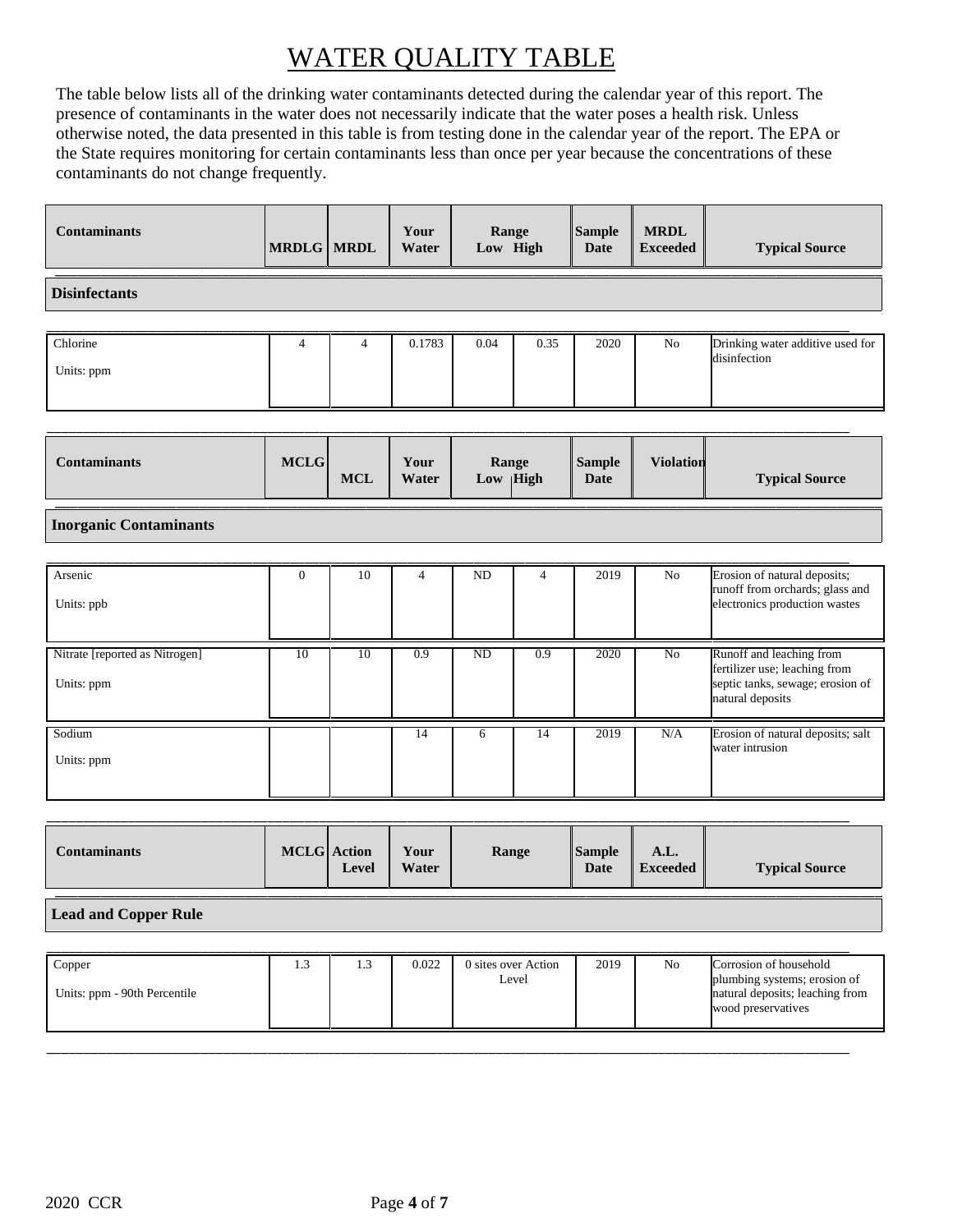| Contaminants | MCLG | <b>MCL</b> | Your<br>Water | Range<br> High<br>Low | <b>Sample</b><br>Date | <b>Violation</b> | <b>Typical Source</b> |
|--------------|------|------------|---------------|-----------------------|-----------------------|------------------|-----------------------|
|              |      |            |               |                       |                       |                  |                       |

**Radiological Contaminants**

| Adjusted Alpha (Excl. Radon & U)<br>Units: pCi/L | $\theta$ | 15 | ND | 2019 | No | Erosion of natural deposits |
|--------------------------------------------------|----------|----|----|------|----|-----------------------------|
| Uranium (combined)<br>Units: ppb                 | $\theta$ | 30 | ND | 2019 | No | Erosion of natural deposits |

\_\_\_\_\_\_\_\_\_\_\_\_\_\_\_\_\_\_\_\_\_\_\_\_\_\_\_\_\_\_\_\_\_\_\_\_\_\_\_\_\_\_\_\_\_\_\_\_\_\_\_\_\_\_\_\_\_\_\_\_\_\_\_\_\_\_\_\_\_\_\_\_\_\_\_\_\_\_\_\_\_\_\_\_\_\_\_\_\_\_\_\_\_\_\_\_\_\_\_\_\_\_\_\_\_\_\_\_\_ \_\_\_\_\_\_\_\_\_\_\_\_\_\_\_\_\_\_\_\_\_\_\_\_\_\_\_\_\_\_\_\_\_\_\_\_\_\_\_\_\_\_\_\_\_\_\_\_\_\_\_\_\_\_\_\_\_\_\_\_\_\_\_\_\_\_\_\_\_\_\_\_\_\_\_\_\_\_\_\_\_\_\_\_\_\_\_\_\_\_\_\_\_\_\_\_\_\_\_\_\_\_\_\_\_\_\_\_\_

#### **Special Education Statements**

#### **Additional Information for Lead**

If present, elevated levels of lead can cause serious health problems, especially for pregnant women and young children. Lead in drinking water is primarily from materials and components associated with service lines and home plumbing. PWS system is responsible for providing high quality drinking water, but cannot control the variety of materials used in plumbing components. When your water has been sitting for several hours, you can minimize the potential for lead exposure by flushing your tap for 30 seconds to 2 minutes before using water for drinking or cooking. If you are concerned about lead in your water, you may wish to have your water tested. Information on lead in drinking water, testing methods, and steps you can take to minimize exposure is available from the Safe Drinking Water Hotline at 1-800-426-4791 or at http://www.epa.gov/your-drinkingwater/basic-information-about-lead-drinking-water.

\_\_\_\_\_\_\_\_\_\_\_\_\_\_\_\_\_\_\_\_\_\_\_\_\_\_\_\_\_\_\_\_\_\_\_\_\_\_\_\_\_\_\_\_\_\_\_\_\_\_\_\_\_\_\_\_\_\_\_\_\_\_\_\_\_\_\_\_\_\_\_\_\_\_\_\_\_\_\_\_\_\_\_\_\_\_\_\_\_\_\_\_\_\_\_\_\_\_\_\_\_\_\_\_\_\_\_\_\_

#### Micr obiological Testing

We are required to test your water regularly for signs of microbial contamination. Positive test results could lead to follow-up investigations called assessments and potentially the issuance of public health advisories. Assessments could lead to required corrective actions. The information below summarizes the results of those tests.

| <b>Sampling Requirements</b> | <b>Sampling Conducted</b><br>( <i>months</i> ) | Total E.Coli Positive | Assessment<br><b>Triggers</b> | <b>Assessments</b><br><b>Conducted</b> |
|------------------------------|------------------------------------------------|-----------------------|-------------------------------|----------------------------------------|
| 3 Samples due monthly        | 12 out of $12$                                 |                       |                               |                                        |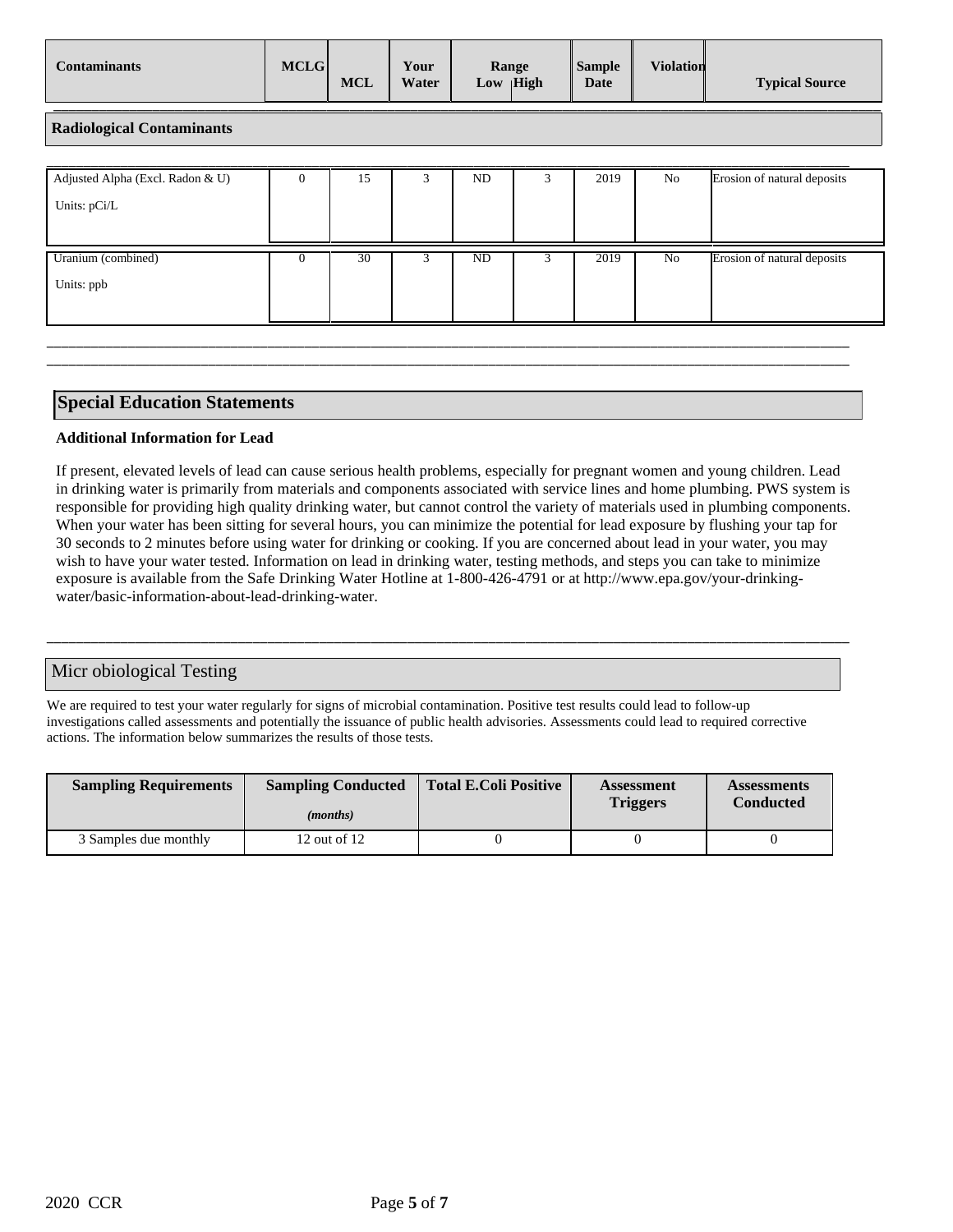| <b>Term</b>              | <b>Definition</b>                                                                                                                                                                                    |
|--------------------------|------------------------------------------------------------------------------------------------------------------------------------------------------------------------------------------------------|
| ppm                      | parts per million, or milligrams per liter (mg/L)                                                                                                                                                    |
| ppb                      | parts per billion, or microgram per liter (ug/L)                                                                                                                                                     |
| positive samples         | the number of positive samples taken that year                                                                                                                                                       |
| % positive samples/month | % of samples taken monthly that were positive                                                                                                                                                        |
| pCi/L                    | picocuries per liter                                                                                                                                                                                 |
| <b>ND</b>                | Not detected                                                                                                                                                                                         |
| N/A                      | Not applicable                                                                                                                                                                                       |
| <b>MCLG</b>              | Maximum Contaminant Level Goal: The level of a contaminant in drinking water below which<br>there is no known or expected risk to health. MCLGs allow for a margin of safety.                        |
| <b>MCL</b>               | Maximum Contaminant Level: The highest level of a contaminant that is allowed in<br>drinking water. MCLs are set as close to the MCLGs as feasible using the best<br>available treatment technology. |
| <b>TT</b>                | Treatment Technique: A required process intended to reduce the level of a contaminant<br>in drinking water.                                                                                          |
| AL                       | Action Level: The concentration of a contaminant which, if exceeded, trigger<br>treatment or other requirements which a water system must follow.                                                    |
| 90th Percentile          | Statistical value used to determine if Action Level is exceeded. Determined by<br>calculating the value at which 90% of the samples tested were below that value.                                    |